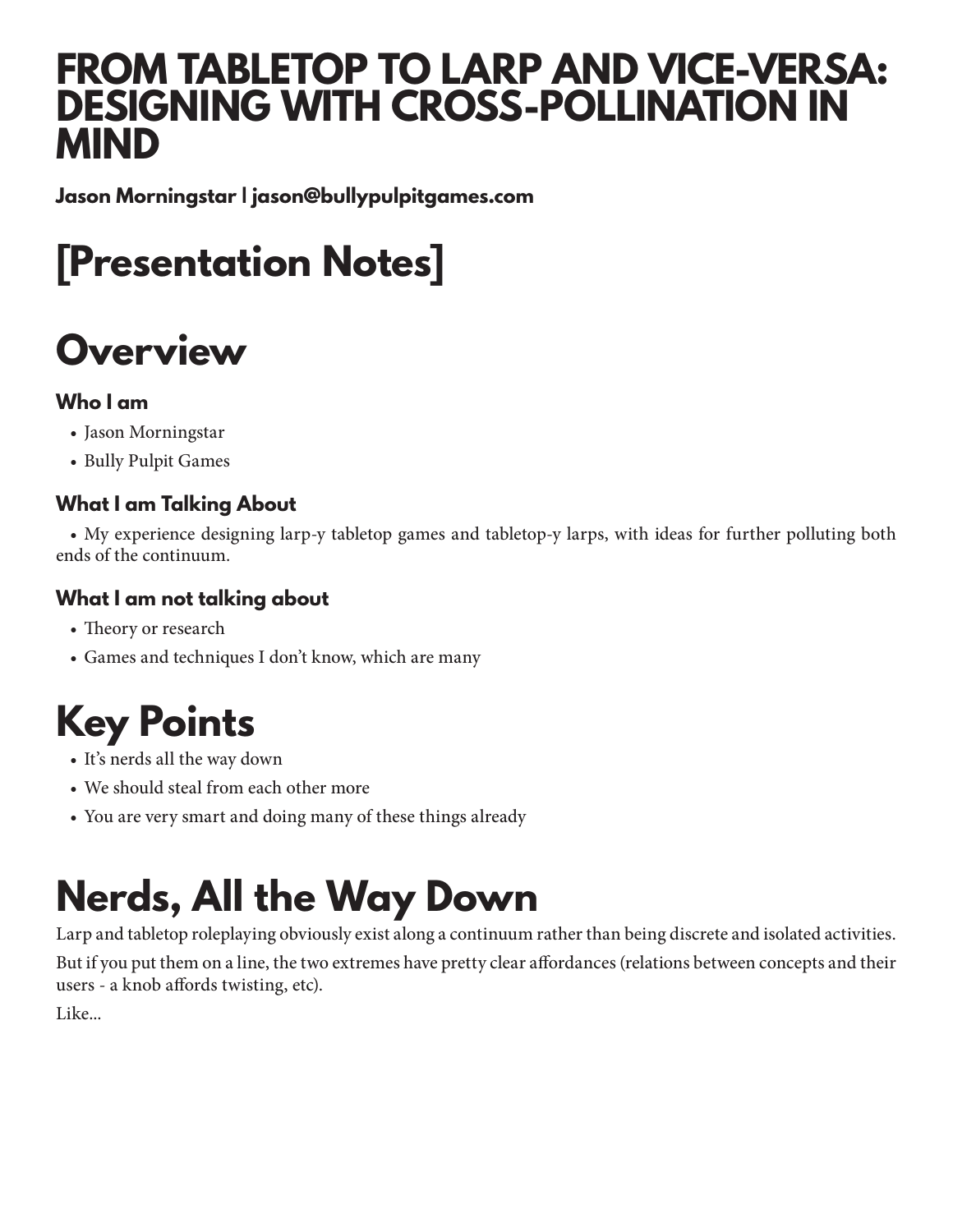#### **Or Another Way to Look At It...**

[Mixing desk image]

#### **Affordances**

• Larp affordances, broadly: Concrete (kinesthetic, tactile), synchronous but with distributed action.

• Tabletop players struggle with the lack of abstraction and the deeply unsettling implications of distributed action.

• Tabletop affordances, broadly: Abstracted (representational, ephemeral), easily asynchronous but with cohesive action.

- Larpers struggle with the lack of physicality and the terrifying range of artificial non-diagetic mechanisms.
- Notice anything missing?

#### **The Good Stuff They Share**

The following things are the molten core of roleplaying affordances, and are wildly variable across games and cultures of play:

• Degree to which the activity is performative, immersion (perhaps easier to achieve with larp and often desirable to the point of being a given), degree of illusion and thematic coherence, often closely aligned with immersion.

• Shared Imagined Space, Social Contract, agreement and endowment, and other techniques for managing a community and its shared fiction.

• The structure of the experience: Ephemerality/repeatability, scenography (whether physical or otherwise), length and intensity.

## **Flipping the Script**

#### **[SLOW DOWN AND TAKE A LITTLE TIME EXPLAINING THESE]**

As design constraints those affordances have been fruitful to me:

• What happens when a tabletop game embraces a kinesthetic, tactile experience? (CDC, where when you die you enter a larp-like role as a Swamp Ghost - also mention The Skeletons)

• What happens when a larp becomes asynchronous? (Maroons, where divided players process time and space differently)

• What happens when you distribute the action of a tabletop game? (Sirai, a tape larp/board game hybrid)

• What happens when you abstract thematic elements of a larp? (The Climb, where halfway through the game half of the players become GMs who perform a radio play for the other half)

• What happens when you build a tabletop game that is played to fail? (Fiasco, where the goal is to be dumb and not get what you want)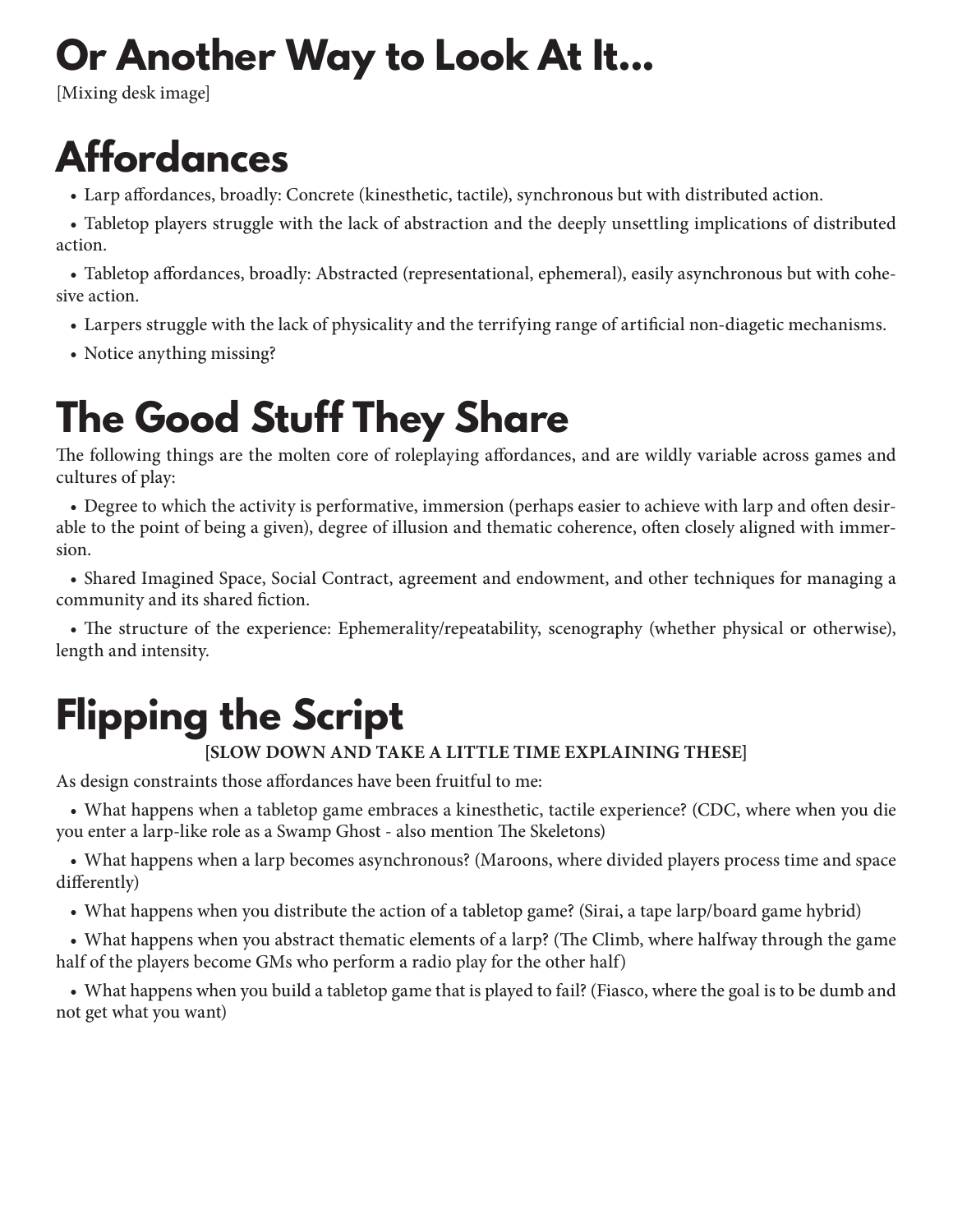### **Do Dumb Things**

- The traditions of your preferred form are not holy writ
- From the perspective of another culture of play you have huge blind spots
- An assumption you question is a design constraint you can use
- It is actually hard to fail, because the middle ground is where all the interesting stuff happens.

## **Hey Cape-Wearing Freaks**

[Image]

## **Poaching from Tabletop Games**

- Ditch the GM
- De-prioritize immersion
- Embrace randomness and useful abstraction
- Make play asynchronous or episodic
- Provide non-diagetic play aids

# **Hay Basement-Dwelling Malcontents**

[Image]

## **Ripping Off Larps**

- Make your players get up and move around.
- Require ritual and tactile objects.
- Eschew randomness and learn to love thoughtful metaplot.
- Make things happen simultaneously in different spaces
- Make your game last for 24 hours, or 30 days like The Beast

## **Conclusion**

- Question your assumptions
- Think about affordances
- I love you all